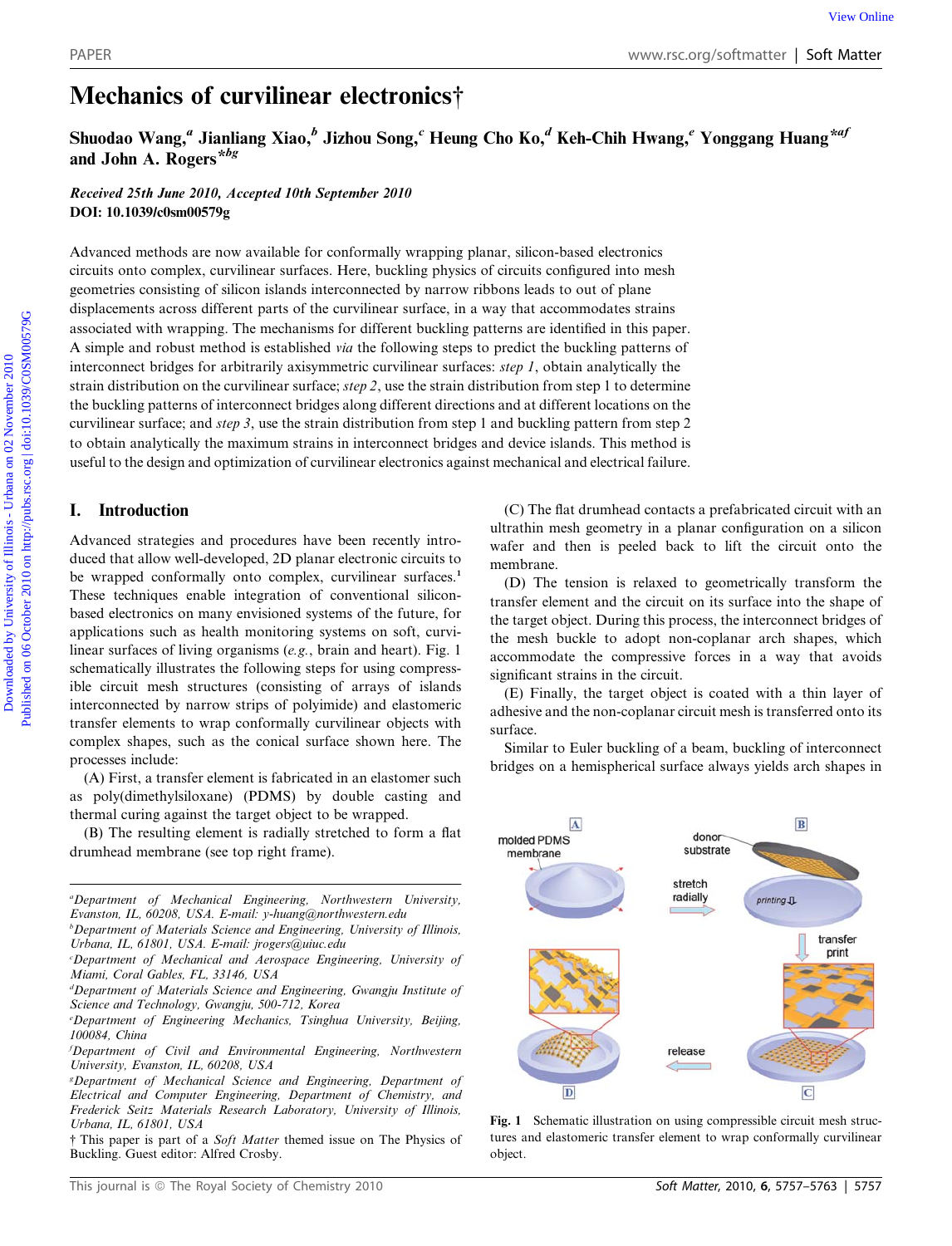

Fig. 2 Experimentally observed different buckling patterns of interconnect bridges in different areas of various shapes of curvilinear surfaces.

the interconnects, $2-4$  which is referred to as *global buckling* in the present study. Buckling of interconnect bridges on a more complex shape, such as a pyramid (Fig. 2a), however, results in different patterns; each interconnect bridge along the circumferential direction buckles to a single arch (i.e., global buckling), but each bridge along the meridional direction buckles to multiple, small arches, which is referred to as local buckling (Fig. 2c) in this study. The interconnect bridges around the top of a parabola (Fig. 2b and d) do not buckle at all, i.e., no buckling. These different buckling modes lead to different strains in the circuit mesh structures.

Vella et al.<sup>5</sup> and others<sup>6–8</sup> have investigated the delamination of a stiff film from a compliant substrate from a fracture mechanics point of view (energy release rate). The present study focuses on the buckling-driven delamination $9-13$  pertinent to the experiments in Fig. 1 and 2, for which the delamination is driven by buckling of the stiff film such that the buckling condition must be satisfied prior to any delamination.<sup>13</sup> The present study investigates the mechanisms for the aforementioned different buckling modes, establishes a simple criterion for predicting buckling patterns, and obtains strains in the buckled interconnects and flat device islands, on arbitrarily axisymmetric curvilinear objects. For an arbitrary (axisymmetric) elastomeric transfer element stretched

to flat (step B above), Section II gives analytically the strain distribution in both circumferential and meridional directions. A simple, analytic criterion separating different buckling modes (global buckling, local buckling, and no buckling) is established in Section III, which shows that the strain distribution in the transfer element obtained in Section II determines the buckling patterns upon relaxation of tension observed in experiments (step D above). Finally, based on the strain distribution from Section II and buckling patterns from Section III, the strain in the circuit mesh structure wrapped onto the curvilinear object is determined analytically in Section IV.

### II. Strain distribution in stretched elastomeric transfer elements

The mean and Gaussian curvatures<sup>14,15</sup> are widely adapted to characterize curvilinear surfaces, such as the deformation of shells.<sup>16–18</sup> Such an approach, however, usually involves the numerical method, and cannot lead to simple, analytical solutions. For the special case of an axisymmetric transfer element stretched to flat, a simple, analytic model is established in this section, and is verified by the finite element analysis.

Fig. 3 illustrates the mechanics model for the processes in Fig. 1 to integrate coplanar circuits onto a curvilinear target object. The general strategy represents an extension of the model for hemispherical target object<sup>4,19</sup> to arbitrarily axisymmetric objects. Such an approach has been validated by the finite element method,4,19 for hemispherical objects. An elastomeric transfer element has the surface geometry of the object, and is characterized by  $R = R(z)$  in the cylindrical coordinates  $(R, z)$ , where  $z \in (0, z_{\text{max}})$  (step A). This transfer element is radially stretched to a (nearly) flat shape (step  $\overline{AB}$ ), and then further stretched to a plate of radius  $r<sub>B</sub>$  (step B). A circuit mesh is then transfer printed<sup>20–22</sup> onto the transfer element in its tensioned, planar shape (step C). Releasing the radial tension causes the transfer element to relax back to a new shape  $R'(z')$  with height  $z'_{\text{max}}$  to be determined (step D), where  $(R', z')$  corresponds to the deformed position of original point  $(R, z)$ , through an intermediate step  $\overline{CD}$  that gives a (nearly) flat shape (similar to step  $\overline{AB}$ ).

Finite element analysis<sup>4,19</sup> has shown that, from step A to step AB, the transfer element is mainly stretched in the circumferential direction, and the strain in the meridional direction is



Fig. 3 Schematic diagrams of the mechanics model for transferring compressible circuit mesh structures from planar arrays onto an arbitrarily axisymmetric curvilinear elastomeric transfer element.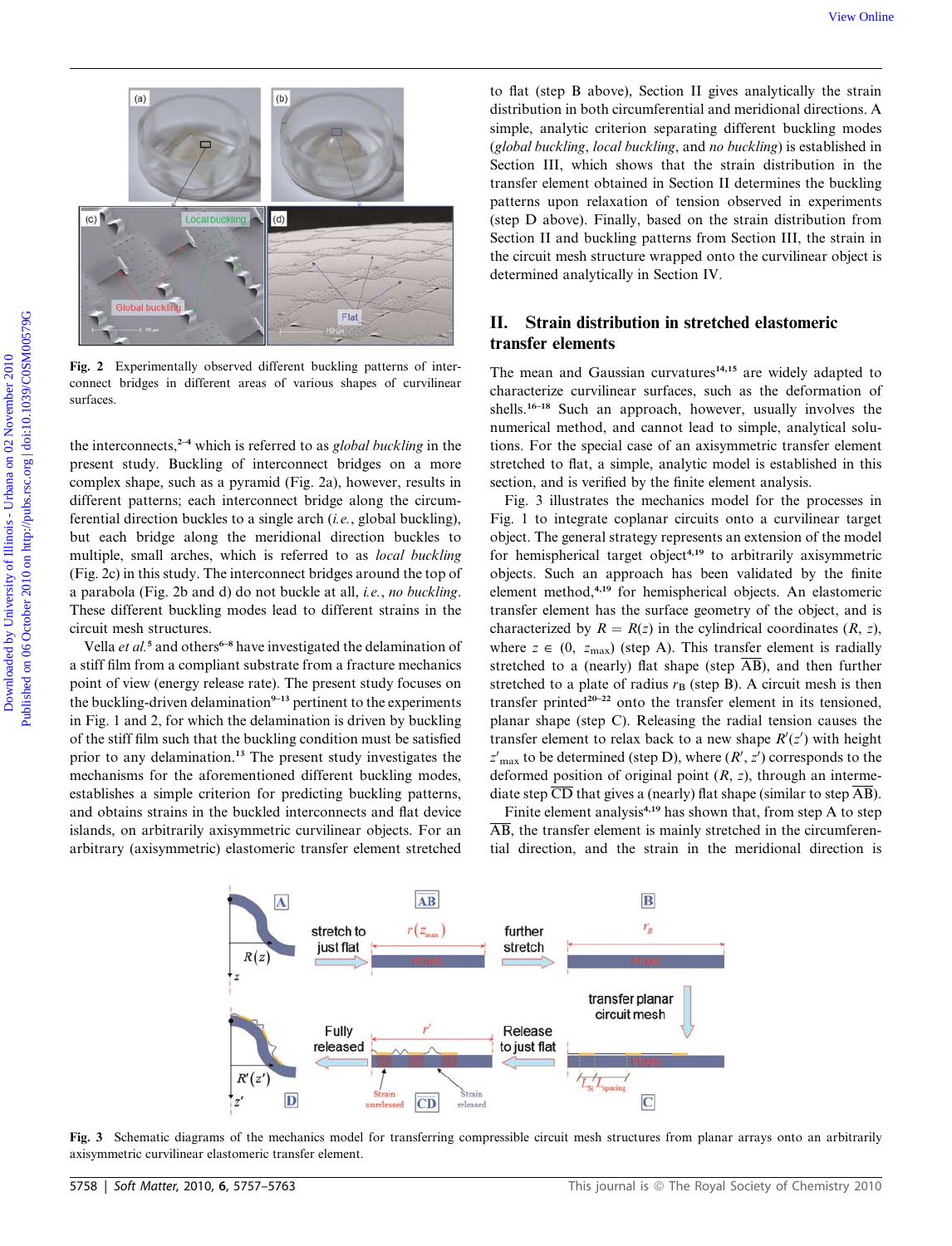negligibly small,  $\varepsilon_{\text{meridional}} \approx 0$ . Therefore, a ring at the height z  $(0 \le z \le z_{\text{max}})$  in step A becomes a ring of the following radius in step AB

$$
r(z) = \int_{0}^{z} \sqrt{1 + \left[\frac{dR(y)}{dy}\right]^2 dy},
$$
 (1)

which equals the arc length from 0 to z in step A. The circular plate of radius  $r(z_{\text{max}})$  in step  $\overline{AB}$  is then further stretched to radius of  $r<sub>B</sub>$  in step B, which imposes uniform strains in both meridional and circumferential directions. Therefore, the strains on the surface of elastomeric transfer element are given by:

$$
\varepsilon_{\text{circumferential}} \approx \frac{r_{\text{B}}}{r(z_{\text{max}})} \frac{r(z)}{R(z)} - 1,\tag{2}
$$

$$
\varepsilon_{\text{meridional}} \approx \frac{r_{\text{B}}}{r(z_{\text{max}})} - 1. \tag{3}
$$

Fig. 4 shows that the distribution of circumferential strain given by eqn (2) agrees well with the finite element analysis for the parabolic elastomeric transfer element in Fig. 2b, which has the shape  $R(z) = \sqrt{7.58z}$  for  $0 \le z \le 6.9$  (unit: mm) and thickness of 0.3 mm. An inset in Fig. 4 shows the initial mesh of the parabola and the deformed mesh when the transfer element is stretched to flat at  $r<sub>B</sub> = 10.3$  mm as in experiments. The meridional strain given by eqn (3) is very small; finite element analysis also gives small meridional strain  $(\sim 2\%)$ . Therefore, the analytical expressions (2) and (3) provide good estimates of strains in stretched elastomeric transfer elements.

The circuit mesh is transferred to the surface of elastomeric transfer element in step C. Releasing the tension leads first to a (nearly) flat plate with radius r' in the intermediate step  $\overline{CD}$ , and then to the curvilinear shape in step D. From step C to  $\overline{CD}$ ,



Fig. 4 Distribution of circumferential strain for a parabolic elastomeric transfer element stretched to flat. The insets show the finite element meshes for the initial and stretched configurations, as well as the initial and final shapes of the transfer element after the circuits are printed.

The above analysis can also be applied to the circumferential direction. The perimeter  $2\pi R'(z')$  of the deformed elastomeric transfer element at any height  $z' \in (0, z'_{\text{max}})$  in step D consists of the unreleased part  $2\pi fr_B \frac{r(z)}{r(z_{\text{max}})}$  underneath the device islands and the released part  $(1 - f) \times 2\pi R(z)$ . This gives

$$
R'(z') = fr_B \frac{r(z)}{r(z_{\text{max}})} + (1 - f)R(z).
$$
 (5)

The function R' can be eliminated from eqn (4) and (5) to give  $z'$ as a function of z,

The maximum height  $z'_{\text{max}}$  of the deformed shape is obtained

$$
z' = \int_{0}^{z} \sqrt{(1-f)^{2} + 2\frac{(1-f)f_{\text{B}}}{r(z_{\text{max}})}}\sqrt{1 + \left[\frac{dR(y)}{dy}\right]^{2}}\sqrt{1 + \left[\frac{dR(y)}{dy}\right]^{2}} - \frac{dR(y)}{dy}\sqrt{dy}.
$$
 (6)

the stretch in the elastomer is released except for that beneath the device islands since the device islands (Young's modulus  $\approx 130$ GPa for silicon<sup>23</sup>) are much stiffer than the elastomer (Young's modulus  $\approx$  2 MPa for PDMS<sup>24</sup>). Therefore, the size of device islands  $L_{Si}$  remains unchanged, which gives their area fraction  $f = \frac{NL_{\text{Si}}^2}{\pi r_{\text{B}}^2}$ , where  $N$  is the number of device islands on the elastomer in step C. The average fractions of device islands and spacings along any direction are  $f$  and  $1 - f$ , respectively, such that the radius of the circular plate in the intermediate step  $\overline{\rm CD}$  is  $r' = fr_B + (1 - f)r(z_{\text{max}})$ . Releasing the tension from step  $\overline{CD}$  to D is mainly in the circumferential direction. The negligible strain in the meridional direction gives

$$
\int_0^{z'} \sqrt{1 + \left[\frac{dR'(y)}{dy}\right]^2} dy = r' \frac{r(z)}{r(z_{\text{max}})} = \left[\frac{fr_B}{r(z_{\text{max}})} + (1 - f)\right] r(z). \tag{4}
$$

by replacing z in the above equation with  $z_{\text{max}}$ . The substitution of eqn (6) into (5) then gives the function  $R'$  for any given  $(R, z)$ . For  $N = 3025 (55 \times 55)$  square device islands of  $L_{\text{Si}} = 0.1$  mm on the parabolic transfer element in Fig. 2b, the area fraction is  $f =$ 0.0916 for the stretch  $r_B = 10.3$  mm in experiments. The inset in Fig. 4 shows that the new shape  $R'(z')$  is close to the initial parabolic shape  $R(z)$  because of the small area fraction f. The maximum height is reduced from  $z_{\text{max}} = 6.9$  mm to  $z'_{\text{max}} = 6.64$ mm. This small change in shape helps the conformal wrapping of deformed transfer element onto the target object. As the area fraction (*i.e.*, fill factor) f increases (*e.g., f* > 50%), the final shape will be very different from the initial one.

#### III. Buckling of interconnect bridges

Relaxation of the stretched elastomeric transfer element, with the circuit mesh structure transfer printed on its surface, leads to buckling of interconnect bridges. For each interconnect bridge,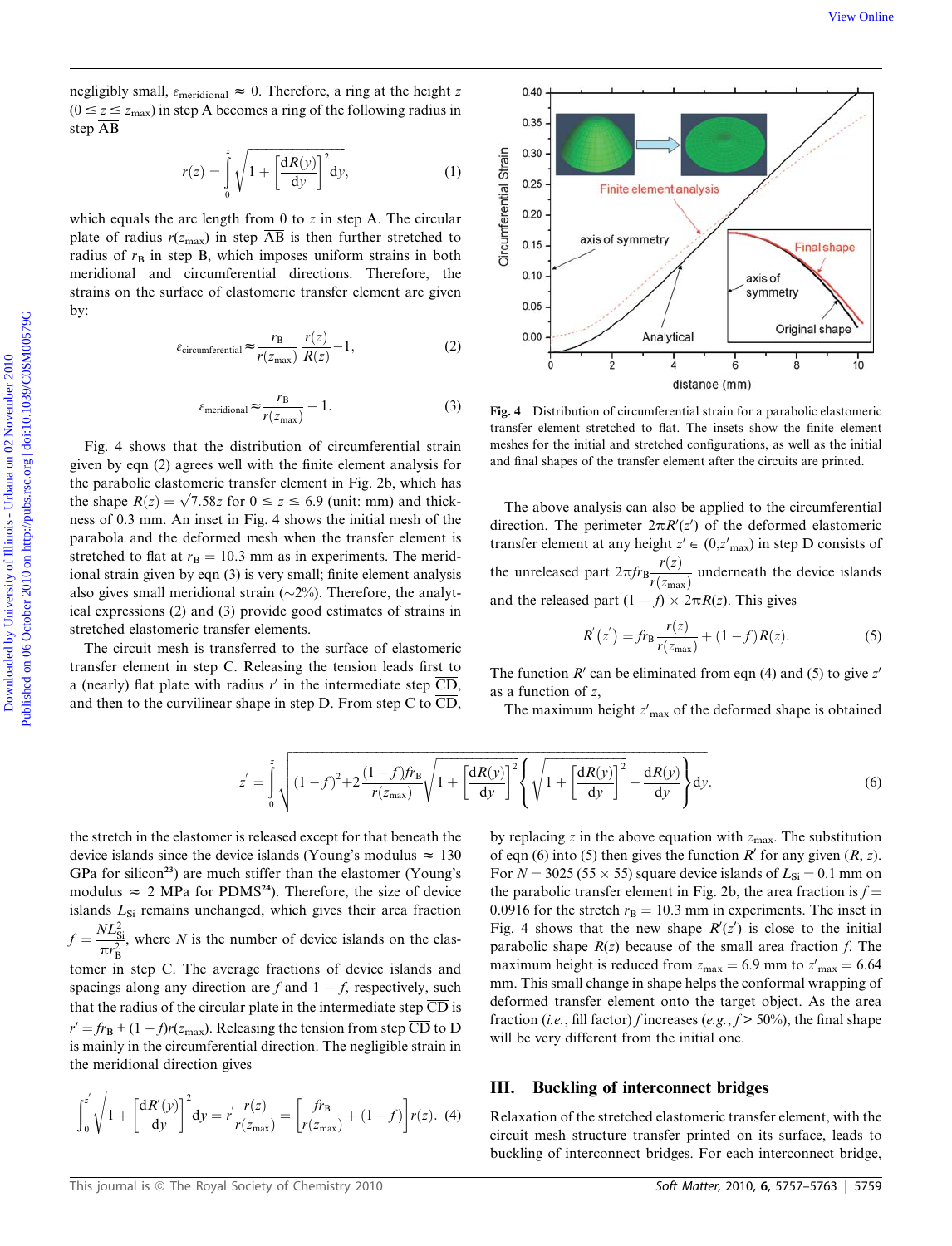the strain given in Section II becomes a compressive strain upon relaxation of the stretch, with the ability to induce buckling of the interconnect bridges.

Ko et al.<sup>1</sup> analyzed different buckling modes (global buckling, local buckling, and no buckling) of interconnect bridges. Their analysis, summarized in the following, is combined with the strain distribution in Section II to determine the buckling of interconnect bridges on complex curvilinear objects.

Let  $L$  and  $h$  denote the length and thickness of interconnect bridges, E the Young's modulus, and  $\gamma$  the work of adhesion between the bridge and the transfer element. The interconnect bridge is subjected to the axial compressive strain  $\varepsilon$  (<0). Prior to buckling the bridge remains flat such that the total potential energy  $U_{\text{flat}}$  consists of the membrane energy  $U_{\text{membrane}} = \frac{1}{2} E h L |\varepsilon|^2$  and adhesion energy  $U_{\text{adhesion}} = -\gamma L$  of the interface, *i.e.*,  $U_{\text{flat}} = \frac{1}{2} E h L |\varepsilon|^2 - \gamma L$ .

For global buckling, the interconnect bridge buckles to an arch shape. The corresponding out-of-plane displacement  $w = \frac{A}{2}$  $\left(1 + \cos \frac{2\pi x}{L}\right)$  $\lambda$ satisfies the condition of vanishing displacement and slope at the two ends ( $x = \pm L/2$ ), where A is the buckle amplitude to be determined. In this configuration, there is no adhesion energy, and the total potential energy  $U_{\text{global}}$ consists of the membrane energy  $U_{\text{membrane}} = \frac{1}{2} E h L \bigg( \frac{\pi^2 A^2}{4 L^2} - |\varepsilon|$  $\sqrt{2}$ bending energy  $U_{\text{bending}} = \frac{\pi^4 E h^3 A^2}{12L^3}$ . Energy minimization gives the buckle amplitude  $A = \frac{2L}{\pi}$  $\sqrt{|\varepsilon| - \varepsilon_c}$ , where  $\varepsilon_c = \frac{\pi^2 h^2}{3L^2}$  is the Euler buckling strain. This result gives the total energy for global buckling  $U_{\text{global}} = E h L \varepsilon_{\text{c}}$  $\overline{1}$  $\left|\varepsilon\right|-\frac{\varepsilon_{\rm c}}{2}$ 2  $\sqrt{2}$ , which must be less than  $U_{\text{flat}}$  for New strain given in Section 11 becomes a compressive strain upon<br>
chosen for attacking the contract contribution of the contract contract contract contract control in the proposition of the set of a maximum of the control

global buckling to occur. This equation then gives the critical strain for transition from flat to global buckling as:

$$
\left(\frac{|\varepsilon|}{\varepsilon_{\rm c}}\right)_{\rm flat-global} = 1 + \sqrt{\frac{2\gamma}{Ehe_{\rm c}^2}}.\tag{7}
$$

For local buckling, the interconnect bridge buckles to small arches with amplitude  $a$  and wavelength  $l$  to be determined. The total potential energy  $U_{local}$  consists of the membrane energy

$$
U_{\text{membrane}} = \frac{1}{2} E h L \left( \frac{\pi^2 a^2}{4IL} - |\varepsilon| \right)^2, \qquad \text{bending} \qquad \text{energy}
$$

 $U_{\text{bending}} = \frac{\pi^4 E h^3 a^2}{12l^3}$ , and adhesion energy  $U_{\text{adhesion}} = -\gamma (L - l)$ of the interface. Energy minimization with respect to  $a$  and  $l$  gives  $a=\frac{2i}{\pi}$  $\frac{c_5}{f}$  $|\varepsilon| - \frac{\pi^2 h^2}{2D}$  $3l^2$  $\overline{\setminus L}$ l s , and the following algebraic equation to determine l

$$
\frac{\pi^2 h^3}{3l^3} \left( \frac{\pi^2 h^2}{3l^2} - |\varepsilon| \right) + \frac{\gamma}{2EL} = 0.
$$
 (8)

Its solution takes the form  $\frac{l}{h} = g$  $\left( |\varepsilon|, \frac{\gamma}{EL} \right)$ , where the nondimensional function g increases with  $|\varepsilon|$ , but decreases as  $\frac{\gamma}{EL}$ increases. The total energy for local buckling is then obtained  $\text{as } U_{\text{local}} = \frac{\pi^2 E h L}{3g^2(|\varepsilon|, \frac{\gamma}{E L})} \left| |\varepsilon| - \frac{\pi^2}{6g^2(|\varepsilon|)} \right|$  $\overline{6g^2(|\varepsilon|,\frac{\gamma}{EL})}$  $\begin{bmatrix} 0 & 1 \\ 1 & 1 \end{bmatrix}$  $-\gamma L$ т<br>Г  $1-\frac{h}{L}g$  $\left( |\varepsilon|, \frac{\gamma}{EL} \right) \Bigg],$ 

which must be less than  $U_{\text{flat}}$  for local buckling to occur. This result gives the critical strain for transition from flat to local buckling,

$$
\left(\frac{|\varepsilon|}{\varepsilon_{\rm c}}\right)_{\rm flat-local} = 5\left(\frac{\gamma}{8Ehe_{\rm c}^2}\right)^{2/5}.\tag{9}
$$



Fig. 5 Comparison of the energy curves for the global, local and no buckling modes.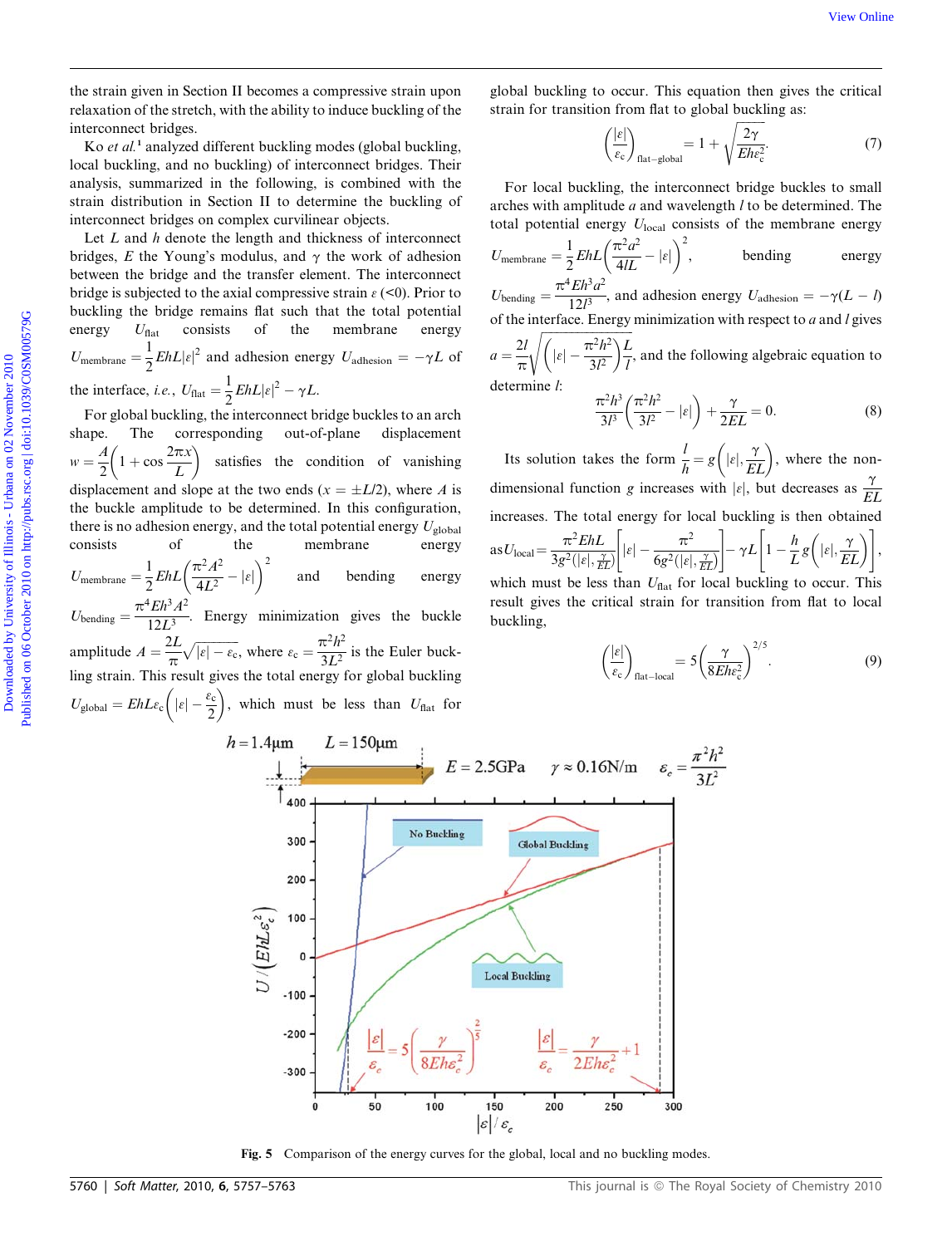For weak adhesion  $\frac{\gamma}{8Ehc_c^2}$  $\leq$ 1, the critical strain in eqn (9) is larger than that in eqn (7) such that global buckling occurs, and it can be shown that it never transitions to local buckling as the compressive strain increases. For relatively strong adhesion  $\gamma$  $8Eh\epsilon_{\rm c}^2$  $>1$ , the critical strain in eqn (9) is smaller than that in eqn (7) such that local buckling occurs first. As the compressive strain  $|\varepsilon|$  increases, global buckling occurs when its energy  $U_{\text{global}}$ becomes less than  $U<sub>local</sub>$ , which gives the critical strain for the transition from local to global buckling as

$$
\left(\frac{|\varepsilon|}{\varepsilon_{\rm c}}\right)_{\rm local-global} = 1 + \frac{\gamma}{2Eh\varepsilon_{\rm c}^2}.
$$
 (10)

This result is illustrated in Fig. 5, which shows the normalized total potential energy for no buckling, local buckling and global buckling versus the normalized compressive strain  $\frac{|\varepsilon|}{\varepsilon_c}$ . The work of adhesion  $\gamma = 0.16$  J m<sup>-2</sup> between PDMS<sup>22,25,26</sup> and the polyimide interconnects ( $E = 2.5$  GPa,  $h = 1.4$  µm, and  $L = 150$  µm) corresponds to strong adhesion because  $\frac{\gamma}{8Ehe_c^2} = 70 \square 1$ . Below the critical strain for local buckling 0.78% [eqn (9)], the total potential energy for no buckling is the lowest such that the interconnect bridge remains flat. This critical strain 0.78% is much (27 times) larger than the Euler buckling strain  $\varepsilon_c = 0.029\%$ due to strong adhesion. Local buckling becomes the prevailing Urbana on  $\frac{q}{2}$  Urbana on Hotel Strain in eqn. (9) is  $\frac{q}{2}$  The results in Their by University of Boston Line (1998) and the internal on the constrained by the strained by the Constrained Constrained Constrained C

mode until the compressive strain reaches 8.0% [eqn (10)], at which global buckling gives the lowest energy. The critical strains, 0.78% and 8.0% for local and global buckling, respectively, have been confirmed by experiments of one-dimensional arrays of islands and interconnect bridges.<sup>1</sup>

Table 1 shows the range of compressive strain and work of adhesion for the different buckling modes (e.g., global, local, and no buckling). For weak adhesion  $\frac{\gamma}{8Ehe_c^2}$  $\leq$ 1, there is never local buckling, and global buckling occurs once the compressive strain reaches  $\varepsilon_c$  +  $\sqrt{\frac{2\gamma}{Eh}}$ . For relatively strong adhesion  $\frac{\gamma}{8Eh\epsilon_c^2}$  $>1$ , local buckling occurs once the compressive strain reaches  $5\left(\frac{\gamma\sqrt{\varepsilon_{c}}}{8Eh}\right)^{2/5}$ , which is followed by global buckling once the compressive strain reaches  $\varepsilon_c + \frac{\gamma}{2Eh\varepsilon_c}$ .



 $|\varepsilon|<\varepsilon_{\rm c}$  +

 $|\varepsilon| \geq \varepsilon_c$  +

| No buckling |  |
|-------------|--|
|-------------|--|

 $\sqrt{\frac{2\gamma}{Eh}}$   $|\varepsilon| < 5 \left( \frac{\gamma \sqrt{\varepsilon_{\rm c}}}{8Eh} \right)^{2/5}$ 

Weak adhesion  $\frac{\gamma}{8E\hbar\varepsilon_c^2} \leq 1$  Strong adhesion  $\frac{\gamma}{8E\hbar\varepsilon_c^2} > 1$ 

Local buckling

Global buckling

$$
|\varepsilon|{>}\varepsilon_{\rm c}+\frac{\gamma}{2Eh\varepsilon_{\rm c}}
$$

 $5\left(\frac{\gamma\sqrt{\varepsilon_{\rm c}}}{8Eh}\right)^{2/5} \leq |\varepsilon| \leq \varepsilon_{\rm c} + \frac{\gamma}{2Eh\varepsilon_{\rm c}}$ 

The results in Table 1, together with the strain distribution in Section II, provide a simple and robust way to determine the buckling patterns of interconnect bridges over different parts of curvilinear substrates, according to the following:

(1) use eqn (2) and (3) (or the finite element method) to determine the strain distribution along the meridional and circumferential directions on the curvilinear substrates;

(2) predict the buckling pattern (no buckling, local and global buckling) based on the above strain distribution and the criterion in Table 1; and

(3) use eqn (5) and (6) (or the finite element method) to identify the location of interconnect bridges on the new shape of relaxed elastomeric transfer element.

As an example to illustrate the above approach, Fig. 6a shows the strain distribution in the circumferential direction for the parabolic elastomeric transfer element in Fig. 2b (also Fig. 4) stretched to  $r<sub>B</sub> = 10.3$  mm. The contour values are set such that

(1) red color is for the compressive strain larger than 8%, which predicts global buckling;

(2) blue color is for the compressive strain smaller than 1% (including tensile strain), which predicts no buckling and therefore flat interconnects; and

(3) all other colors are for the compressive strain between 1% and 8%, which predicts local buckling.

The predicted buckling patterns based on the strain distribution agree well with the experiment in Fig. 6b for the parabolic transfer element shown. For example, Fig. 6c clearly shows global buckling along the circumferential direction away from the peak of parabola, which is consistent with the red color in Fig. 6a. Fig. 6d indicates no buckling around the peak, which is consistent with the blue color in Fig. 6a. The strain in the meridional direction (not shown in Fig. 6) is always small, which is consistent with local buckling away from the peak (Fig. 6c) or no buckling around the peak (Fig. 6d). The above approach also agrees well with experiments for many other complex shapes, such as pyramid, cone or even golf ball shapes.<sup>1</sup>



Fig. 6 (a) Distribution of circumferential strain for a parabolic elastomeric transfer element given by the mechanics model. (b–d) Buckling patterns observed in experiments.

 $\sqrt{\frac{2\gamma}{E h}}$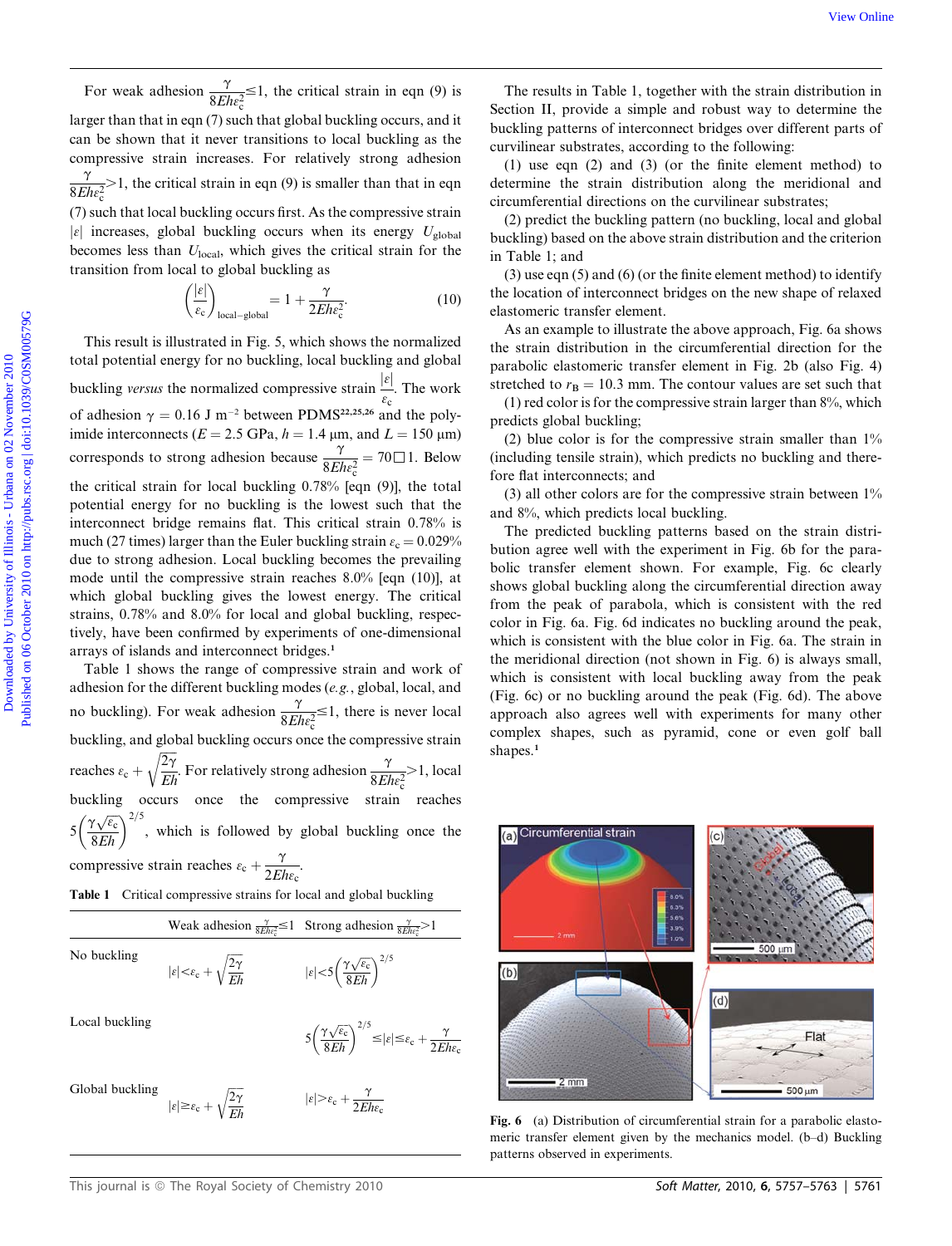#### IV. Maximum strain in the circuit mesh

Based on the strain distribution from Section II and buckling patterns from Section III, the maximum strain in the circuit mesh on the deformed curvilinear surface (step D in Fig. 1) is obtained analytically in this section. Even for a large compressive strain  $\varepsilon$ on the curvilinear substrate, the strain in the circuit mesh is still very small because the interconnect bridges buckle to accommodate the compression. Both analytical and finite element models are developed to determine the strain in the islandinterconnect structure of circuit mesh. The interconnect bridges have the length  $L$ , thickness  $h$ , and Young's modulus  $E$ . The device islands consist of two layers of different materials—silicon (thickness  $h_{Si}$  and plane-strain modulus  $\bar{E}_{Si}$ ) and polyimide (thickness  $h_{PI}$  and plane-strain modulus  $\bar{E}_{PI}$ ). For an interconnect bridge subject to a large compressive strain  $\varepsilon$  (<0), global buckling will occur, and the maximum strain in the interconnect bridge is given by:<sup>2</sup>

$$
\varepsilon_{\text{interconnect}}^{\text{max}} = \frac{2\pi h}{L} \sqrt{|\varepsilon| - \varepsilon_{\text{c}}},\tag{11}
$$

where  $\varepsilon_c = \frac{\pi^2 h^2}{3L^2}$  is the Euler buckling strain. The device island is modeled as a composite plate of silicon and polyimide, which has an equivalent bending stiffness  $\overline{EI}_{\text{island}}$  and distance  $h_{\text{NA}}$  between the neutral axis and top surface of the island. The device island, sitting on the PDMS substrate, is subject to compression and bending resulting from buckling of interconnect bridges. The maximum strain in silicon is obtained as:<sup>2</sup>

$$
\varepsilon_{\text{island}}^{\text{max}} = \frac{\pi E h^3 h_{\text{NA}}}{3 \overline{EI}_{\text{island}} L} \sqrt{\frac{|\varepsilon|}{1 + |\varepsilon|}},\tag{12}
$$

For silicon and polyimide having the comparable thickness  $(h_{\text{Si}} \approx h_{\text{PI}})$  but very different moduli  $(E_{\text{Si}} \gg E_{\text{PI}})$  as in experiments,  $h_{\text{NA}}$  and  $\overline{EI}_{\text{island}}$  are given by:

$$
h_{\text{NA}} \approx \frac{h_{\text{Si}}}{2}
$$
  
\n
$$
\overline{EI}_{\text{island}} \approx 13 \frac{\overline{E}_{\text{PI}} + \overline{E}_{\text{Si}}}{96} (h_{\text{Si}} + h_{\text{PI}})^3.
$$
\n(13)

This result gives the maximum strain in silicon in eqn (12)

$$
\varepsilon_{\text{island}}^{\text{max}} = \frac{16\pi Eh^3 h_{\text{Si}}}{(13\overline{E}_{\text{PI}} + \overline{E}_{\text{Si}})(h_{\text{Si}} + h_{\text{PI}})^3 L} \sqrt{\frac{|\varepsilon|}{1 + |\varepsilon|}}.
$$
 (14)

The finite element method is used to validate the maximum strains in eqn (11) and (14). The computational model consists of one half of the device island and one half of the interconnect bridge due to symmetry. The polyimide interconnect bridge has Young's modulus  $E = 2.5$  GPa, thickness  $h = 1.4$  µm, and halflength  $L/2 = 75$  µm; the island is made of silicon (plane-strain modulus  $\bar{E}_{Si} = 140$  GPa and thickness  $h_{Si} = 700$  nm) and polyimide (plane-strain modulus  $\bar{E}_{\text{PI}} = 2.83 \text{ GPa}$  and thickness  $h_{\text{PI}} =$ 900 nm), and has the half-length 50 µm. For the stretch of elastomeric transfer element to  $r_B = 10.3$  mm, as in experiments, the maximum strain reaches 34.0% at the outermost point of the circuit mesh (9.62 mm from the center). The relaxation of stretch then imposes compression on the interconnect (and island). The eigenvalues and eigenmodes of the system are first obtained in the finite element analysis, and then used in the post-buckling



Fig. 7 Buckled interconnect bridges and deformed device islands observed in experiments (a) and finite element analysis (b). The strain distributions in silicon part of the island and in the interconnect bridge are shown in (c) and (d).

analysis. The deformation and strain distribution of the circuit mesh are shown in Fig. 7b–d, while Fig. 7a gives the experimental image of buckled shape. The maximum strain in the interconnect bridge is 3.2% (Fig. 7d), which is very close to 3.4% given by eqn (11). The maximum strain in silicon is 0.16% (Fig. 7c), which is also close to 0.13% given by eqn (14). These strains are much smaller respectively than the corresponding fracture strains of polyimide ( $\sim$ 7%) and silicon ( $\sim$ 1%).<sup>1</sup> Therefore, eqn (11) and (14) provide simple and robust ways to estimate the strains in the circuits on curvilinear surfaces.

#### V. Concluding remarks

An analytical model is established for transfer printing planar, silicon-based electronics circuits onto complex, curvilinear surfaces. The compressible circuits consist of silicon islands interconnected by narrow polyimide strips, which display different buckling patterns along the circumferential and meridional directions and over different parts of the curvilinear surface. It is shown that the adhesion between interconnect bridges and transfer elements, together with the compressive strain, control the buckling pattern. The strain distribution on the curvilinear surface is obtained analytically, based on which the buckling patterns agree well with the experiments. The maximum strains in the interconnect bridges and device islands are then obtain analytically, and they agree well with the finite element analysis. These outcomes provide a simple and robust method for the design and optimization of circuit mesh structure for any curvilinear surface.

#### Acknowledgements

The authors acknowledge support from NSF Grant No. DMI-0328162 and ECCS-0824129, and DOE, Division of Materials Sciences Grant No. DE-FG02-07ER46453. J. Song acknowledges the supports from the Provost Award (University of Miami), the Ralph E. Powe Junior Faculty Enhancement Award (ORAU) and NSF Grant No. OISE1043161.